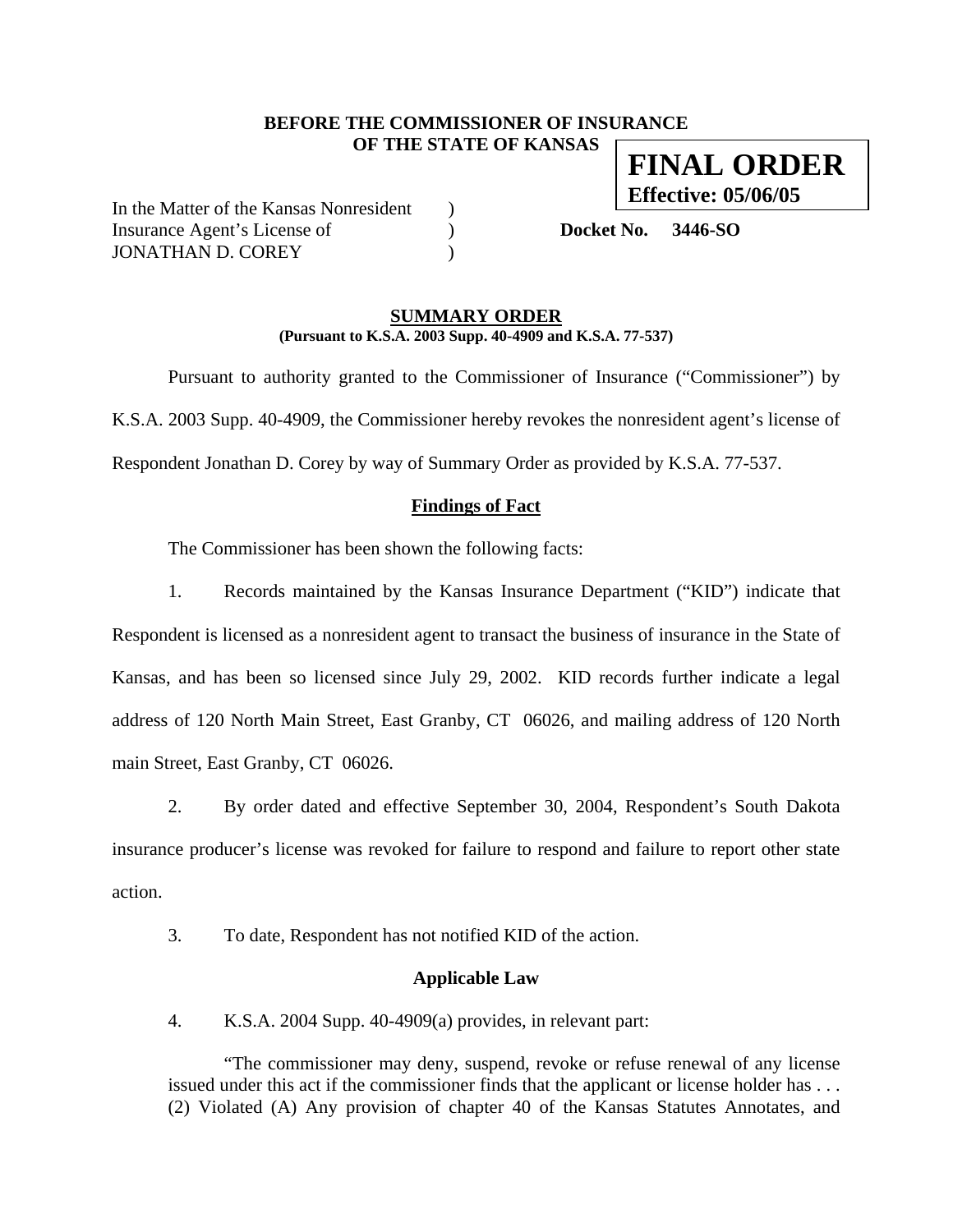amendments thereto, or any rule and regulation promulgated thereunder . . [or](9) Had an insurance agent license, or its equivalent, denied, suspended or revoked in any other state, district or territory. . . ." K.S.A. 2004 Supp. 40-4909(a).

5. Administrative regulations require that a person licensed in this state as an insurance agent shall, within 30 days of the occurrence, report enumerated events to the Commissioner. Among these events is disciplinary action against the agent's license by the insurance regulatory official of any other state or territory. K.A.R. § 40-7-9.

6. K.S.A. 2004 Supp. 40-4906 and 4908 provide for issuance of a nonresident agent's license in reliance upon the agent's valid license in the agent's home state.

7. The Commissioner may revoke any license issued under the Insurance Agents Licensing Act if the Commissioner finds that the insurable interests of the public are not properly served under such license. K.S.A. 2004 Supp. 40-4909(b).

#### **Conclusions of Law**

8. The Commissioner has jurisdiction over Respondent as well as the subject matter of this proceeding, and such proceeding is held in the public interest.

9. The Commissioner concludes that Respondent's Kansas license may be revoked solely because Respondent has had an agent's license or its equivalent revoked in another state.

10. The Commissioner also concludes that Respondent's license may be revoked because Respondent has violated the regulation requiring an agent to report a disciplinary action taken by another regulatory authority against a professional license.

11. Accordingly, the Commissioner concludes that sufficient grounds exist for the revocation of the insurance agent's license of Jonathan D. Corey pursuant to K.S.A. 2004 Supp. 40-4909(a).

2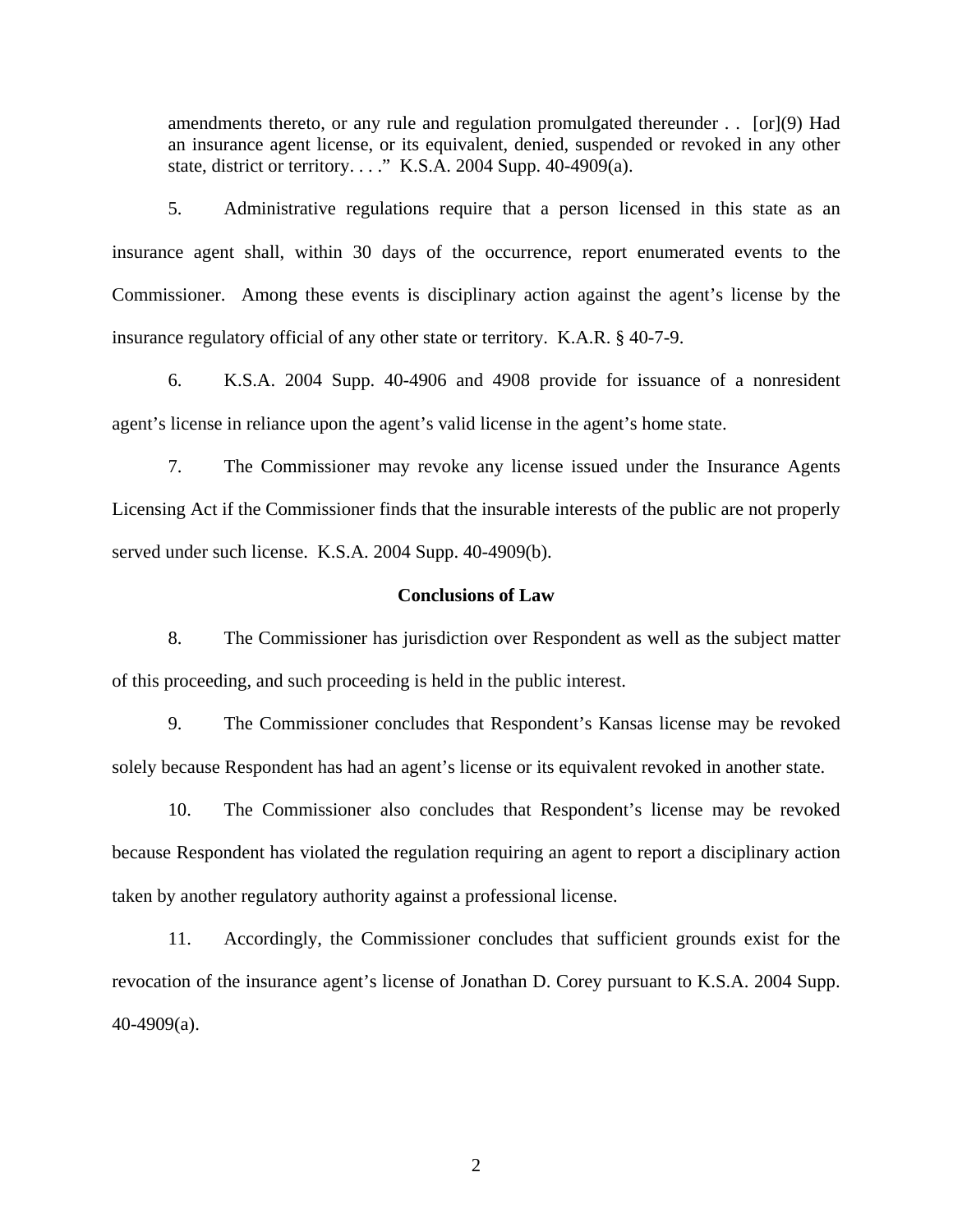12. In addition, the Commissioner finds that the insurance agent's license of Jonathan D. Corey should be revoked without delay for the protection of the insurable interests of the public pursuant to K.S.A. 2004 Supp. 40-4909(b).

13. Based on the facts and circumstances set forth herein, it appears that the use of summary proceedings in this matter is appropriate, in accordance with the provisions set forth in K.S.A. 77-537(a), in that the use of summary proceedings does not violate any provision of the law and the protection of the public interest does not require the KID to give notice and opportunity to participate to persons other than Jonathan D. Corey.

**IT IS THEREFORE ORDERED BY THE COMMISSIONER OF INSURANCE THAT** the Kansas nonresident insurance agent's license of Jonathan D. Corey is hereby **REVOKED**.

# **IT IS SO ORDERED THIS \_18th\_ DAY OF APRIL 2005, IN THE CITY OF TOPEKA, COUNTY OF SHAWNEE, STATE OF KANSAS.**



 \_/s/ Sandy Praeger\_\_\_\_\_\_\_\_\_\_\_\_\_\_\_\_\_\_\_\_ Sandy Praeger Commissioner of Insurance

 $/s$  John W. Campbell John W. Campbell General Counsel

**NOTICE: In the event the Petitioner files a petition for judicial review, the agency officer designated pursuant to K.S.A. 77-613(e) to receive service of a petition for judicial review on behalf of the KID is John W. Campbell, General Counsel, Kansas Insurance Department, 420 S.W. 9th St., Topeka, KS 66612-1678.**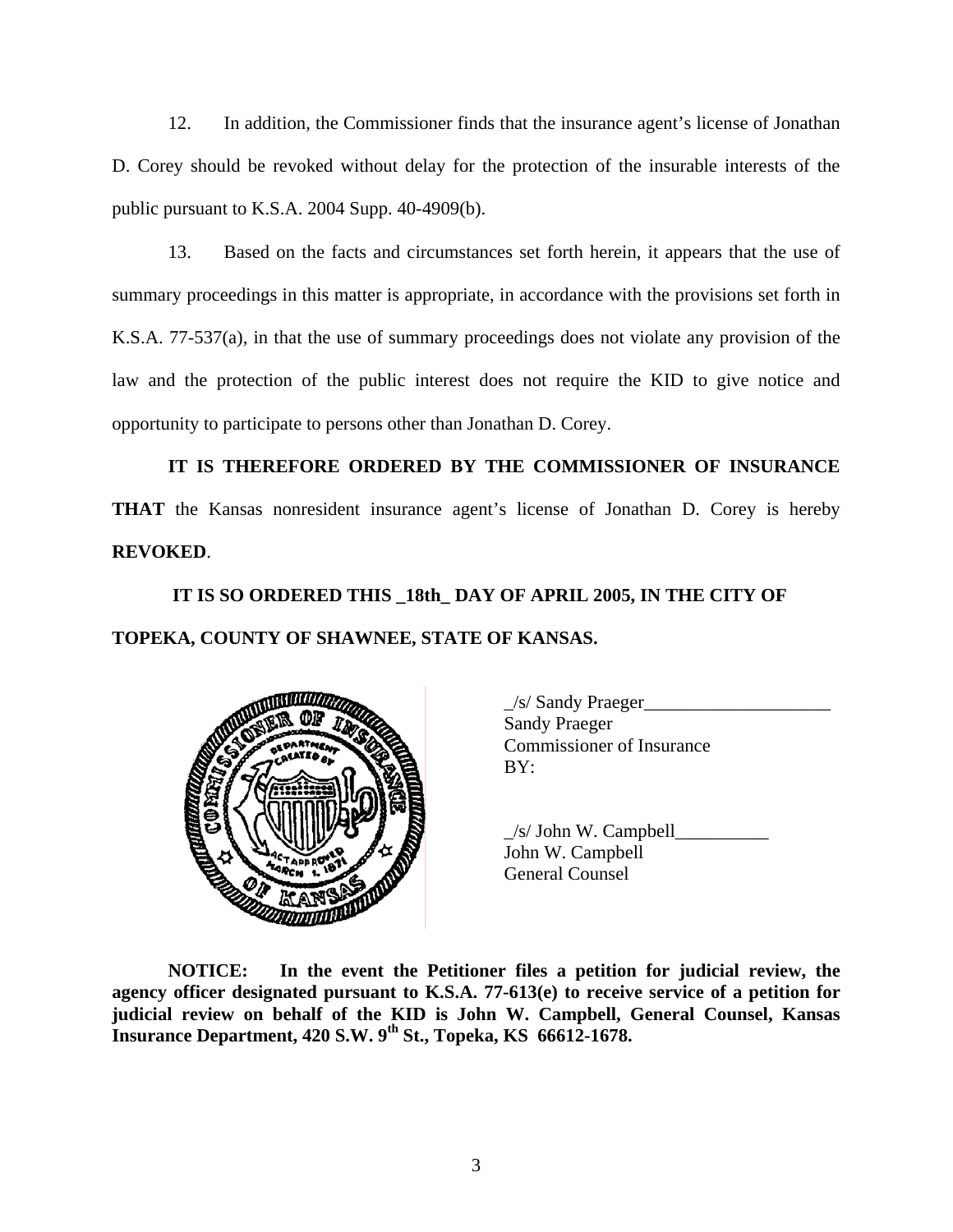# **Certificate of Service**

 The undersigned hereby certifies that she served a true and correct copy of the above and foregoing **Notice** and **Summary Order** on this  $18<sup>th</sup>$  day of April 2005, by causing the same to be deposited in the United States Mail, first class postage prepaid, addressed to the following:

 Jonathan D. Corey 120 N. Main Street East Granby, Connecticut 06026

> \_/s/ Shelley J. Diehl\_\_\_\_\_\_\_\_\_\_\_\_\_\_\_\_\_\_\_ Shelley J. Diehl Staff Attorney